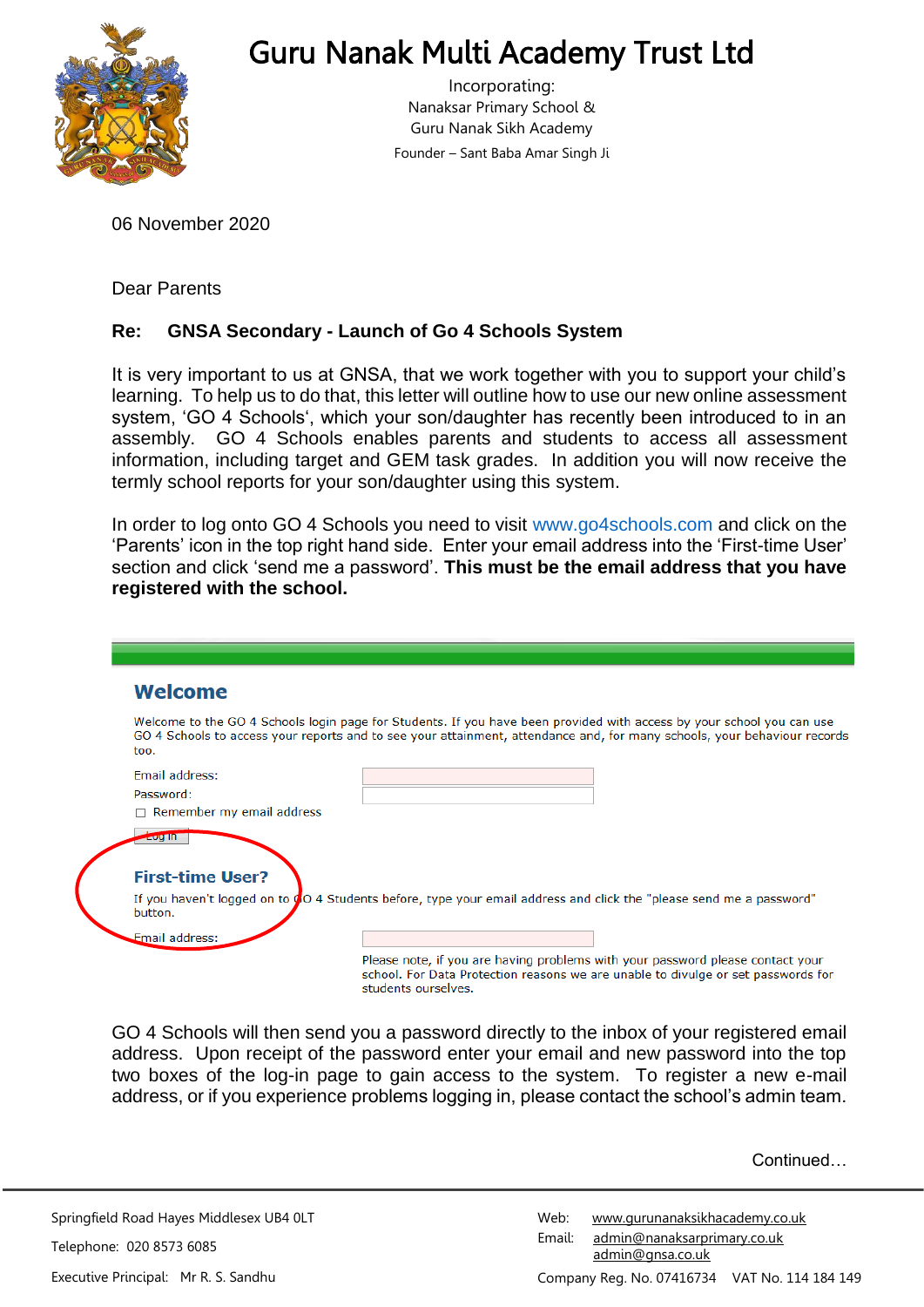### **Progress and Targets:**

Go 4 Schools tracks the current performance of a student and compares it to their end of Key Stage target grade. As the targets represent the standard we want students to reach or exceed by the end of the Key Stage, it is to be expected that they will start the year below that standard. Over time we expect students to move closer to their target.

The progress against target is shown in a chart:



# At a glance

**Continued**